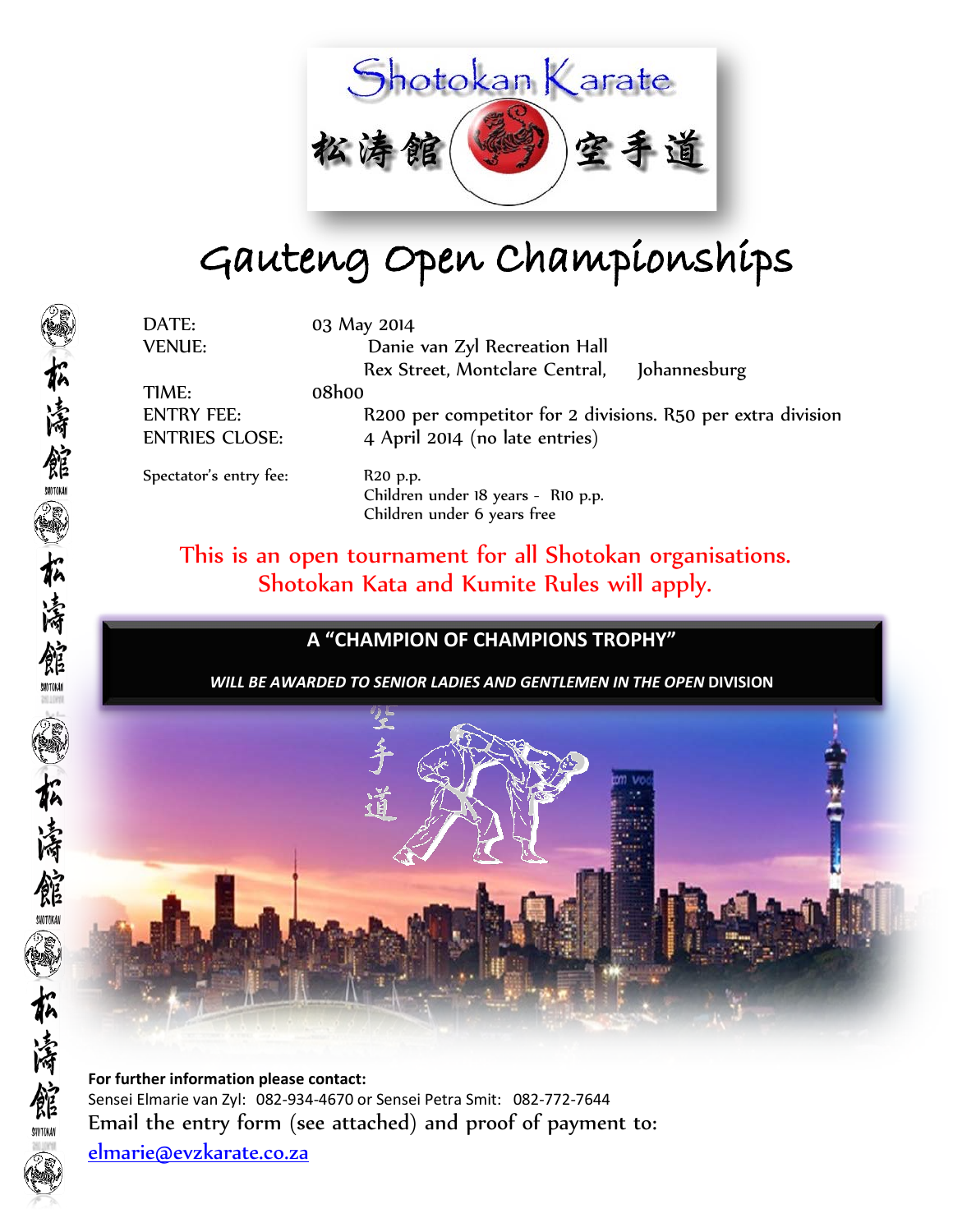

**S AND G PRODUCTS CC FIRST NATIONAL BANK KEY WEST (256955) ACC : 6207 9628 940 REF : DOJO NAME**



All dojos must please supply table officials and judges/referees to enable us to run a smooth and fair tournament.

Officials must be 16 years of age and older and must hold at least  $3<sup>rd</sup>$  kyu brown belt.

One (1) coach for every 10 students is allowed.

| <b>DIVISIONS</b>                  |                   |  |  |  |  |  |  |  |
|-----------------------------------|-------------------|--|--|--|--|--|--|--|
| AGE AS ON THE DAY OF THE          |                   |  |  |  |  |  |  |  |
| TOURNAMENT! (Male and female will |                   |  |  |  |  |  |  |  |
| compete separate)                 |                   |  |  |  |  |  |  |  |
| <b>AGE GROUPS</b>                 |                   |  |  |  |  |  |  |  |
| Children                          | 6 to 13 years     |  |  |  |  |  |  |  |
| Cadets                            | 14 & 15 years     |  |  |  |  |  |  |  |
| <b>Juniors</b>                    | 16 & 17 years     |  |  |  |  |  |  |  |
| U/21                              | 18, 19 & 20 years |  |  |  |  |  |  |  |
| Senior Open                       | $18$ years $+$    |  |  |  |  |  |  |  |
| Veterans                          | 35 to 44 years    |  |  |  |  |  |  |  |
| Masters                           | $45$ years $+$    |  |  |  |  |  |  |  |
|                                   | <b>GRADES</b>     |  |  |  |  |  |  |  |
| Yellow and Orange                 |                   |  |  |  |  |  |  |  |
| Green and Blue                    |                   |  |  |  |  |  |  |  |
| Purple and Red                    |                   |  |  |  |  |  |  |  |
| Jnr Brown and Jnr Black           |                   |  |  |  |  |  |  |  |
| Senior Brown                      |                   |  |  |  |  |  |  |  |
| Shodan and higher                 |                   |  |  |  |  |  |  |  |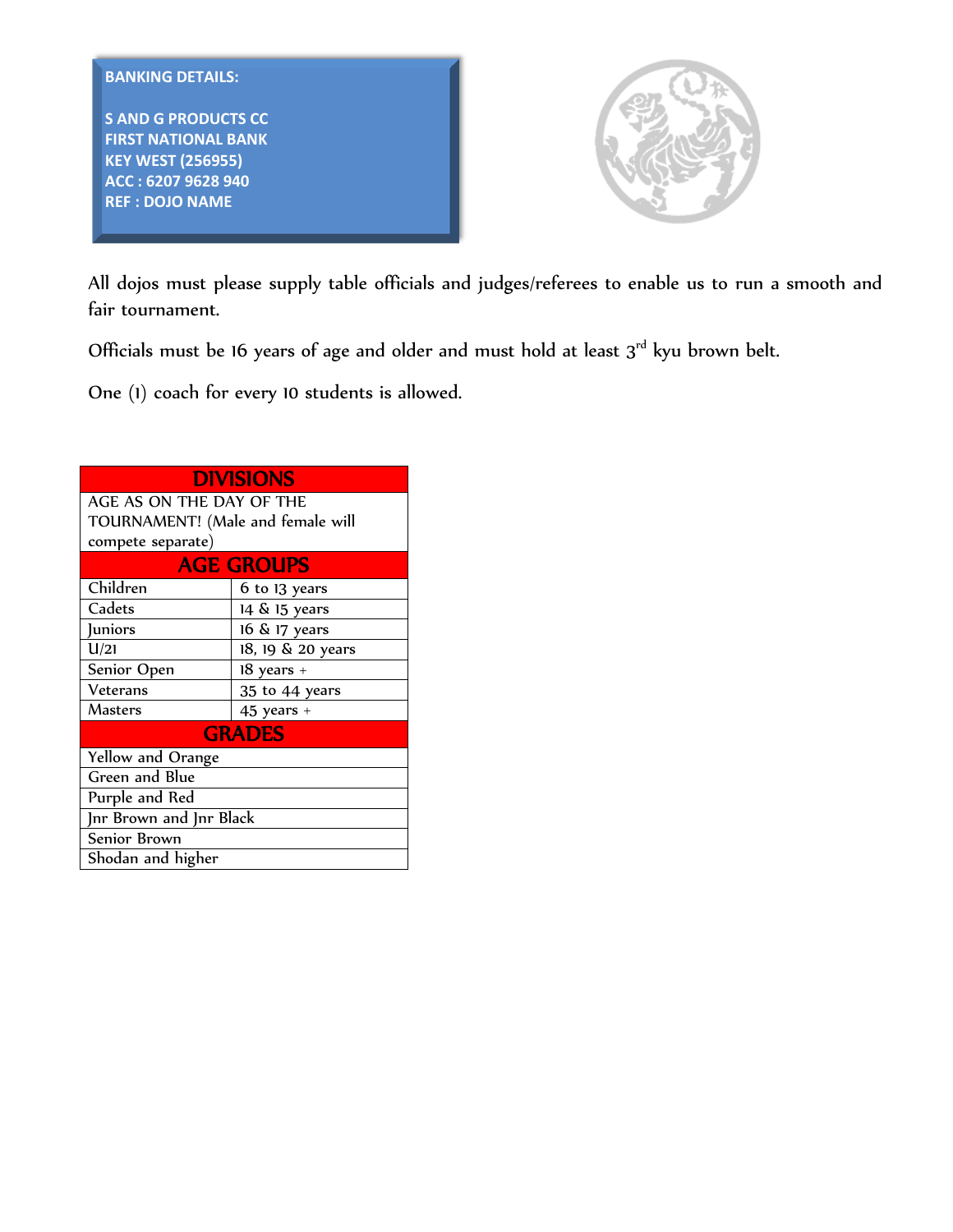## TECHNICAL SPECIFICATIONS:

### **KATA**

#### YELLOW/ ORANGE BELTS

Heian Shodan, Heian Nidan, Heian Sandan. Competitors' choice and may be repeated.

#### GREEN/ BLUE BELTS

Heian Sandan, Heian Yondan, Heian Godan. Competitors' choice and may be repeated.

#### PURPLE / RED BELTS

Heian Godan, Tekki Shodan in the preliminary rounds. Own choice. Final (last 4): Heian Godan, Tekki Shodan, Empi, Bassai Dai, Jion or Kanku Dai. Competitors' choice.

#### JNR BROWN / JNR BLACK

Preliminary rounds – Heian Shodan to Tekki Shodan. Nominated by the table. Final (last 4): Tokiu Kata

#### **SENIOR BROWN**

Same as Jr Brown & Jr Black Belt

#### SHODAN & HIGHER

Same as Jr Brown & Jr Black Belt

### KUMITE

#### YELLOW / ORANGE BELTS

Sanbon kumite. (3x Jodan oi zuki attack with age uke defence followed by a chudan gyaku zuki and 3x Chudan oi zuki attack with a soto uke defence followed by a chudan gyaku zuki)

#### GREEN TO RED BELTS

Kihon Ippon Kumite (Jodan, chudan and mae geri)

#### JNR BROWN / JNR BLACK

Jiyu Ippon Kumite (Jodan, chudan, mae geri and mawashi geri).

#### SENIOR BROWN BELT

Jiyu Ippon Kumite (Jodan, chudan, mae geri and mawashi geri).

#### SHOBU IPPON KUMITE

Competitors Purple belt and higher, 12 years and older may compete in Shobu Ippon Kumite. Any colour "bubble" mitts may be worn. Mitts and mouth guards are compulsory. Shin, foot pads and chest protectors are optional.

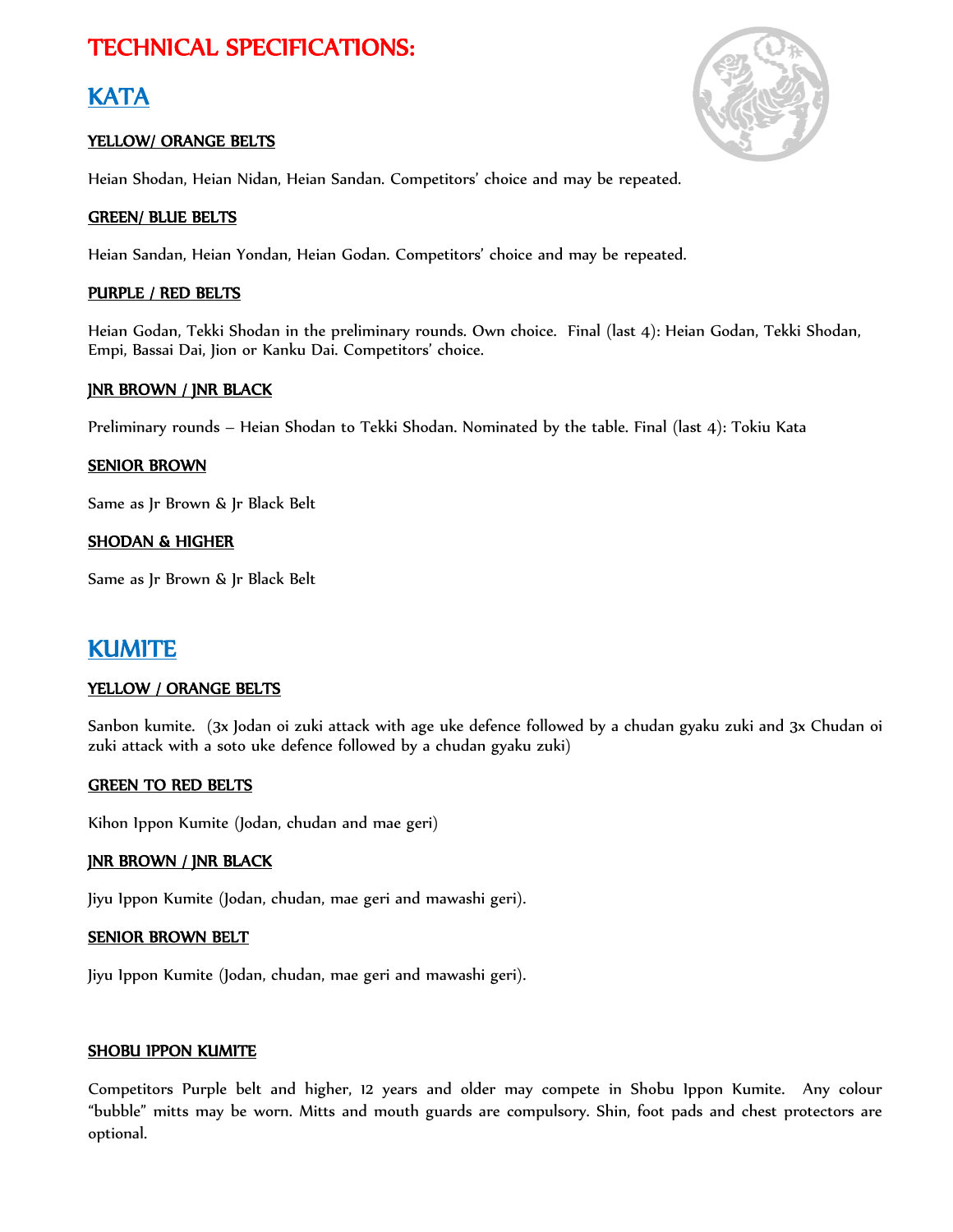## ATTIRE:

#### COMPETITORS:

- White karate gi
- Correct belt
- Female competitors may wear a white shirt under the karate gi jacket.
- No jewellery or any metal objects are allowed.
- Any colour "bubble" mitts may be worn.
- Mitts and mouth guards are compulsory.
- Shin, foot pads and chest protectors are optional.

| <b>COACHES:</b>         | <b>Track Suits</b>                                                                                            |
|-------------------------|---------------------------------------------------------------------------------------------------------------|
| <b>TABLE OFFICIALS:</b> | Black pants and white shirt                                                                                   |
| <b>JUDGES:</b>          | Grey pants, white short sleeve shirt, own organisation blazer and tie, black soft sole shoes.<br>Own whistle. |

## GENERAL:

- Karate products will be available on the day.
- The purpose of this tournament is to give all Shotokan students a chance to compete in a friendly event.
- Medals for  $1^{st}$ ,  $2^{nd}$  and  $3^{rd}$  place.
- "Champion of Champions" Floating Trophies for the Open division.

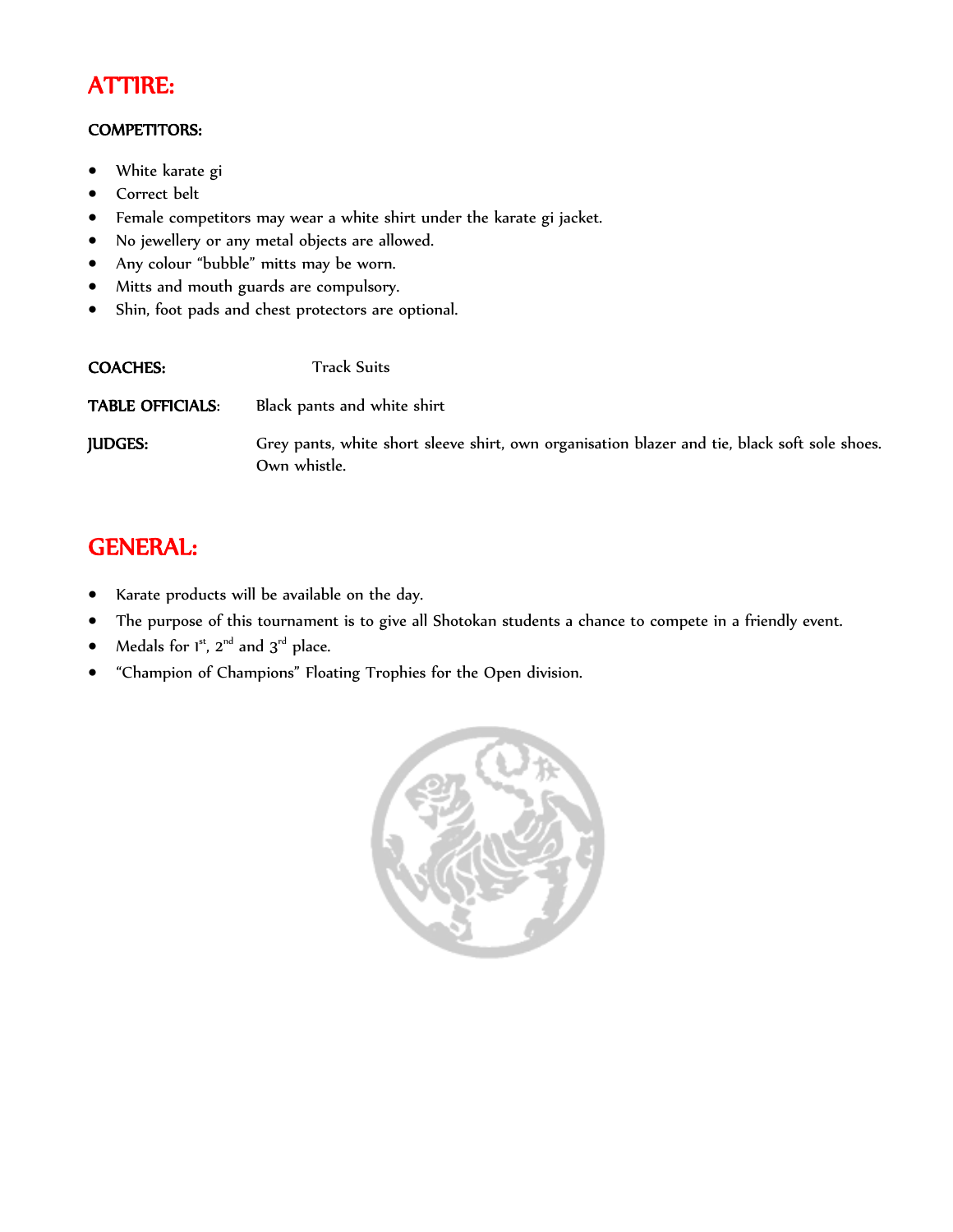

# DOJO ENTRY FORM

| <b>Dojo Name:</b>       | Dojo Head      |                        |                       |       |         |  |  |
|-------------------------|----------------|------------------------|-----------------------|-------|---------|--|--|
|                         |                | Name & contact number: |                       |       |         |  |  |
| <b>Team Manager</b>     |                | Coach                  |                       |       |         |  |  |
| Name & contact number:: |                | Name & contact number: |                       |       |         |  |  |
|                         |                | <b>Officials</b>       |                       |       |         |  |  |
| <b>Name</b>             | <b>Surname</b> |                        | <b>Table Official</b> | Judge | Referee |  |  |
|                         |                |                        |                       |       |         |  |  |
|                         |                |                        |                       |       |         |  |  |
|                         |                |                        |                       |       |         |  |  |
|                         |                |                        |                       |       |         |  |  |
|                         |                |                        |                       |       |         |  |  |
|                         |                |                        |                       |       |         |  |  |
|                         |                |                        |                       |       |         |  |  |

|                         |             |                |                        |            | BELT/<br><b>GRADE</b> | <b>CATEGORIES</b>           |                            |                               |                                               |  |  |
|-------------------------|-------------|----------------|------------------------|------------|-----------------------|-----------------------------|----------------------------|-------------------------------|-----------------------------------------------|--|--|
| <b>NO</b>               | <b>NAME</b> | <b>SURNAME</b> | MALE/<br><b>FEMALE</b> | <b>AGE</b> |                       | <b>INDIV</b><br><b>KATA</b> | <b>TEAM</b><br><b>KATA</b> | <b>BASIC</b><br><b>KUMITE</b> | <b>SHOBU</b><br><b>IPPON</b><br><b>KUMITE</b> |  |  |
| и                       |             |                |                        |            |                       |                             |                            |                               |                                               |  |  |
| 2                       |             |                |                        |            |                       |                             |                            |                               |                                               |  |  |
| $\overline{3}$          |             |                |                        |            |                       |                             |                            |                               |                                               |  |  |
| 4                       |             |                |                        |            |                       |                             |                            |                               |                                               |  |  |
| $\overline{5}$          |             |                |                        |            |                       |                             |                            |                               |                                               |  |  |
| $6\phantom{1}$          |             |                |                        |            |                       |                             |                            |                               |                                               |  |  |
| 7                       |             |                |                        |            |                       |                             |                            |                               |                                               |  |  |
| $\overline{\mathbf{8}}$ |             |                |                        |            |                       |                             |                            |                               |                                               |  |  |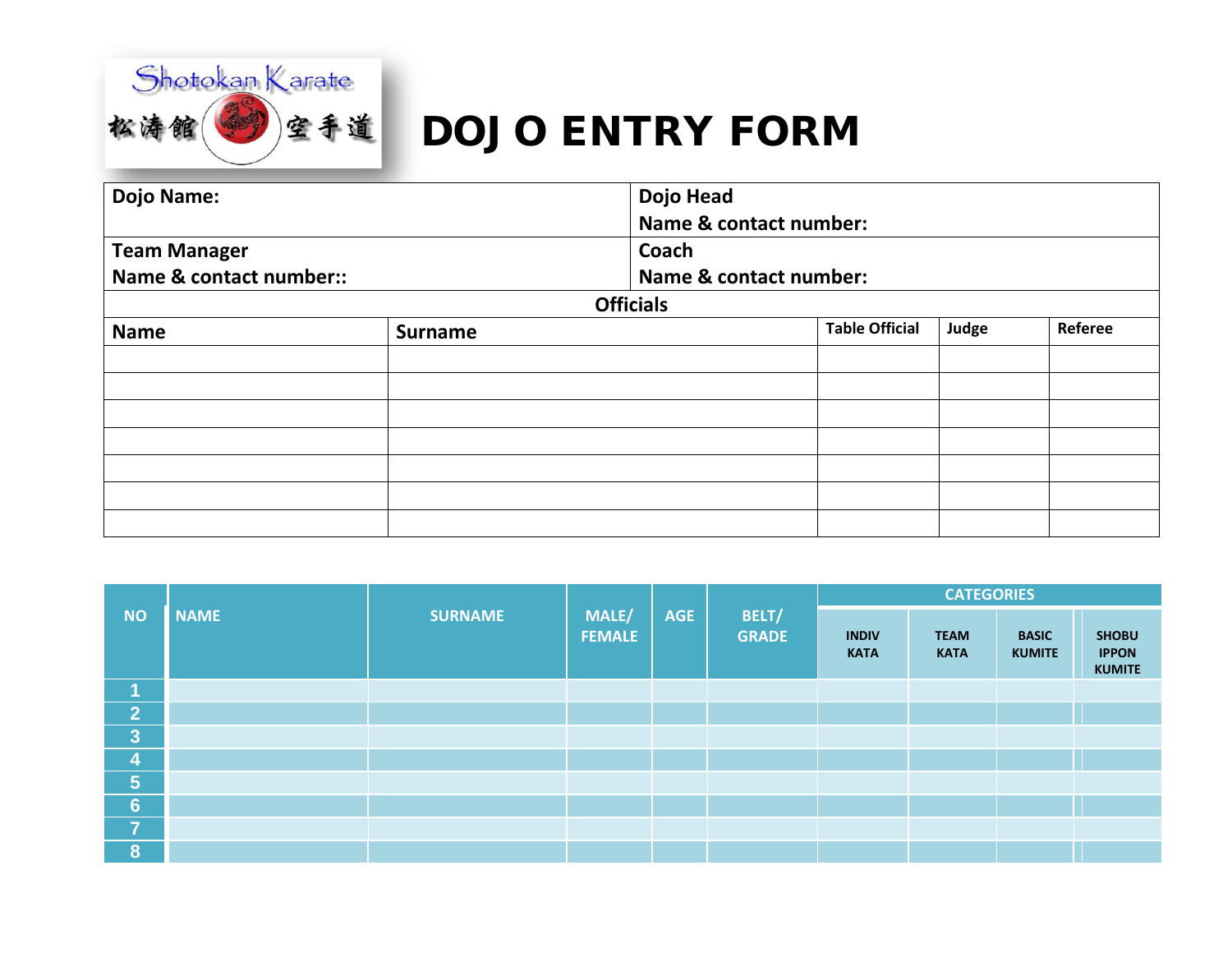| 9                        |  |  |  |  |  |
|--------------------------|--|--|--|--|--|
| 10                       |  |  |  |  |  |
| 11                       |  |  |  |  |  |
| $12$                     |  |  |  |  |  |
| $\overline{13}$          |  |  |  |  |  |
| $\boxed{14}$             |  |  |  |  |  |
| $\overline{\mathbf{15}}$ |  |  |  |  |  |
| 16                       |  |  |  |  |  |
| 17                       |  |  |  |  |  |
| <b>18</b>                |  |  |  |  |  |
| 19                       |  |  |  |  |  |
| <b>20</b>                |  |  |  |  |  |
| 21                       |  |  |  |  |  |
| 22                       |  |  |  |  |  |
| 23                       |  |  |  |  |  |
| 24                       |  |  |  |  |  |
| 25                       |  |  |  |  |  |

#### *NOTE: R200 PER COMPETITOR FOR 2 DIVISIONS. R50 PER EXTRA DIVISION.*

| TOTAL ENTRIES: |  | AMOUNT PAYABLE: |  |
|----------------|--|-----------------|--|
|----------------|--|-----------------|--|